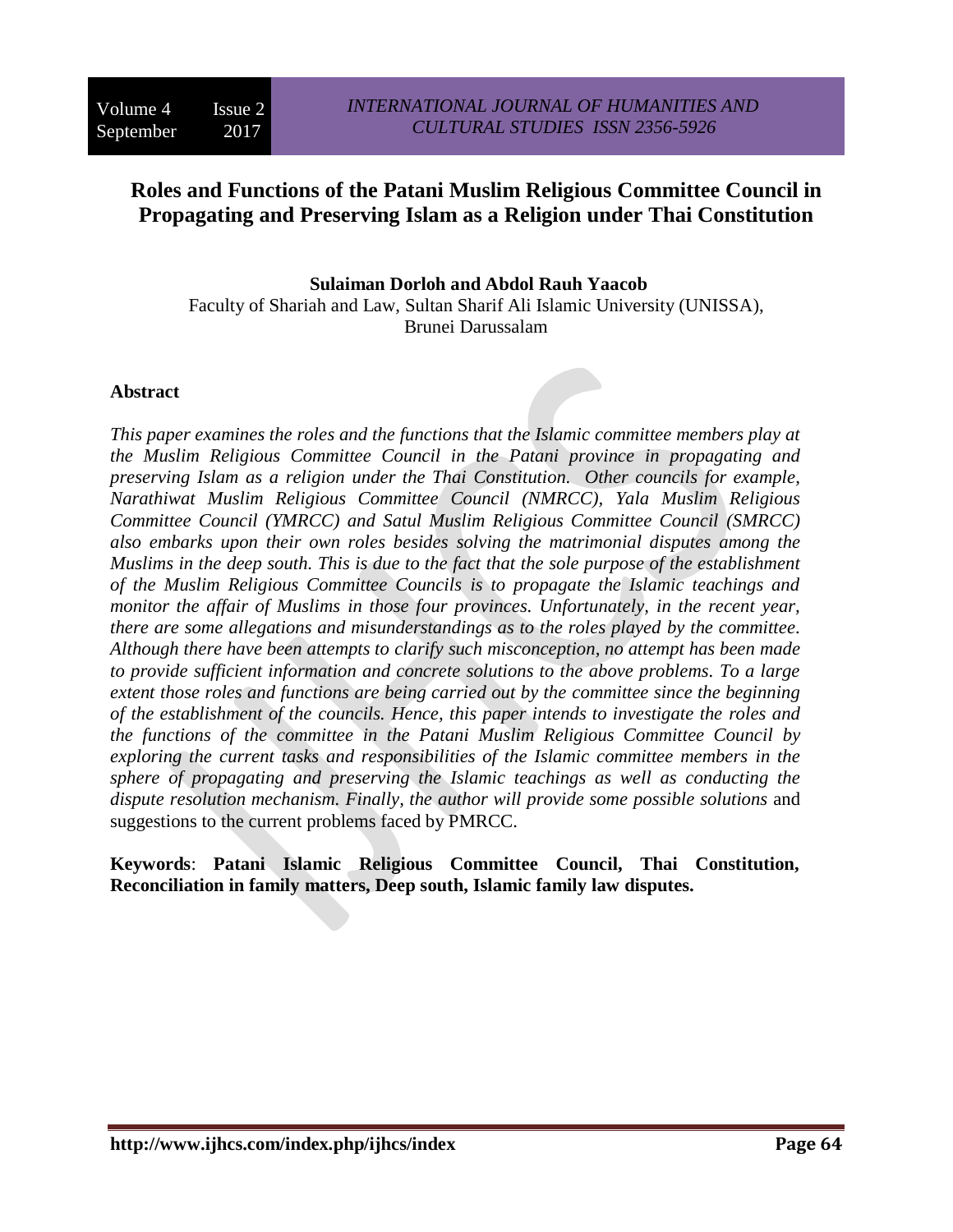# **The Current Scenario of the PMRCC**

Due to ongoing unrest in the Thailand's Malay Muslim speaking area, the office of the Muslim Religious Committee Councils in the four southern border provinces is being targeted by several allegations especially the PMRCC. Such pejorative image indeed, will tarnish reputation of the PMRCC and the office of Shayk al-Islam as symbols of Islamic religion in Thai contexts. Looking at the roles played by the office of the Muslim religious committee council in Patani province especially in the field of propagating and preserving the Islamic teachings are obvious.

Legally speaking, settling marital disputes among the Muslims in those four border provinces is considered as quasi-judicial task as far as the routine of work of the Thai Provincial courts is concerned. In fact, the PMRCC has helped the Provincial courts in minimizing the numbers the court case filed at the Patani provincial court. As such, the importance of family dispute resolution is being currently conducted by the PMRCC has been grown quite substantially in the recent years. The implementation of Islamic family and Islamic law of inheritance is another major role demonstrated by the PMRCC in matters involving the Islamic faith, marriage, *talaq*, and succession to estate of deceased Muslim persons.

Hence, the training of the religious counselors in the Majlis/council of the southern border provinces of Thailand, in both Islamic legal knowledge and skills in order to prepare them to solve and accommodate the problems accounted while carry out their counseling is indeed very important. The present administrative staff at the PMRCC is not trained purposely for that particular specific goal but rather embark upon on a very broad and general mission. There was no focus made as far as the implementation of the dispute resolution in the PMRCC was concerned

# **The Roles and Functions of the PMRCC**

Before the establishment of the MRCC, the task of propagating Islamic teachings and making compromise were conducted by *tok gurus* (learned scholars**),** *imam*, and head villagers in their respective village. When the Act on the Islamic Organization Act B.E. 2540 (1997) has been implemented in those areas, and resulting the formation of the PMRCC and the task of propagating Islamic teaching subsequently, was transformed to the PMRCC. It might be said that the *tok gurus'* roles are less significant compared to the PMRCC's roles. However, generally speaking, the roles and the functions of the Muslim Religious Committee Councils in Thailand can be divided into two roles. There are as follows:

# **The Roles of PMRCC in Propagating and Preserving Islam as a Religion of the Thai Constitution**

The oldest Muslim Religious Committee Council after the Siamese occupation is the Patani Muslim Religious Committee Council. This council was established in 1948. The first president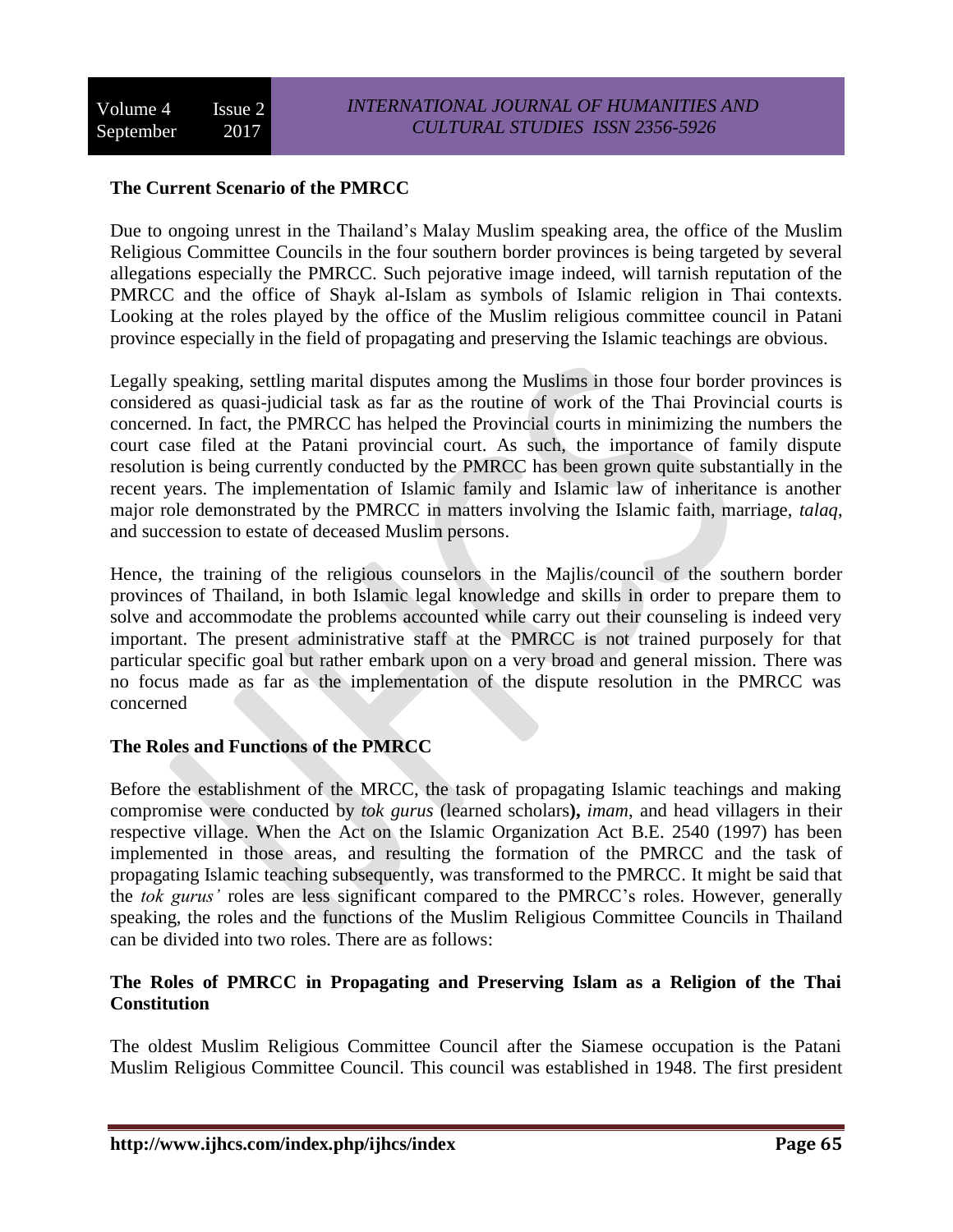of PMRCC was Haji Sulong Bin Abdul Qadir.<sup>1</sup> His full's name was Tuan Guru Haji Mohammad Sulong Bin Abdul Qadir Bin Muhammad Bin Tuan Minal al-Fatani.

The newly appointed present president of the PMRCC is Haji Abdul Rahman Bin Dawud. The tenure office for the posts of the posts of the committee chairman, and vice-chairman and the committee members is a four-year term but they may seek re-elect if they so wish. Among the objectives of PMRCC in broader sense is to propagate the Islamic teachings. Moreover, the specific objectives have been formulated to suit with the present conditions they are as follows. Firstly; to act as *wali am* for Muslim couples , secondly; to promote and preserve the Islamic heritage and its teachings, thirdly to supervise and monitor the affairs of the mosque in their respective localities, fourthly, to solve the Muslim matrimonial problems and to monitor and take care of abandoned child, needy, orphanage, unfortunate and less fortunate persons. Those objectives are being interpreted into action plan which will be carried out by PMRCC under the new leadership of Haji Abdul Rahman Bin Dawud . There are as follows:

- 1. To supervise and monitor Ma'had Darul Ma'arif
- 2. To monitor kindergarten at the respective mosque with totaling of 623 schools
- 3. To conduct a seminar annually to the imam, khatib and bilal and its committee members. The total number of the participants in each year are approximately 1,869 persons
- 4. To produce a syllabus for kindergarten school at the respective mosque
- 5. To monitor and take care of orphanages and unfortunate persons
- 6. To take part in social services conducted by PMRCC
- 7. To conduct a free training for Muslims during the school vocation
- 8. To give a public lecture on radio and TV
- 9. To form a dakwah group for villagers when the request is made from the villagers
- 10. To form Ulama Council consisting of 30 persons for each village.
- 11. To prepare articles and Khutbah book to be distributed to the mosque in their respective mosque, and
- 12. To collect donation and provide scholarship for the Muslim students whose intent to pursue their studies locally or abroad<sup>2</sup>

# **The Roles and Functions of PMRCC According the Thai's law**

The Thai Constitution is a supreme law, any law which is repugnant with the Thai Constitution is null and void. Although, Thailand is a Buddhist country, the freedom of religion as guaranteed by the Thai Constitution. $3$  Article 38 of the said constitution provides:

 $\overline{a}$ 

<sup>&</sup>lt;sup>1</sup> The second president of PMRCC was Haji Abdul Aziz Bin Haji Abdul Wahab (1948-1974), the third president of PMRCC was Haji Muhammad Amin Bin Haji Muhammad Sulong (1975-1982),the fourth president of PMRCC was Haji Yusuf Bin Wan Musa( 1982-1984), fifth president of MAIP was Haji Abdul Wahab Bin Abdul Wahab(1984- 1999) See; Mina Jeh tae, Al-Tanzim al-Idari, ibid., p.55. Daily Matichon, 16 april,2004, Matichon Press, Bangkok, p.34<br><sup>2</sup> Th

Those objectives are changeable from time to time to suit with the need of the villagers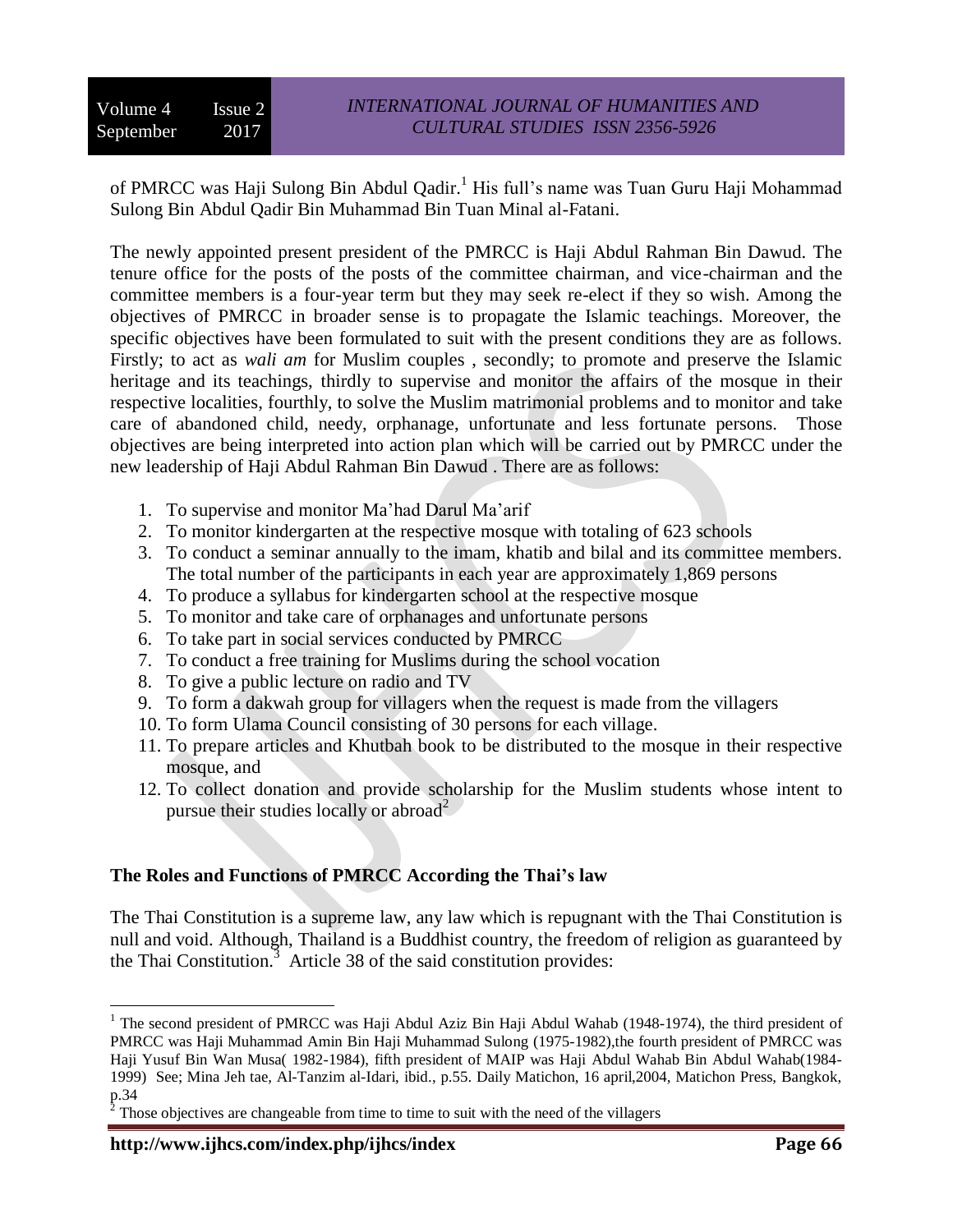A person shall enjoy full liberty to profess a religion, a religious sect or creed, and observe religious precepts or exercise a form of worship in accordance with his or her belief provided that it is not contrary to his or her civic duties, public order or good morals.

His Majesty, the King is the upholder and the patron of all religions. Moreover, His Majesty the King always takes part actively in promoting the understanding between the majority of Thais and minority groups especially peoples in the Malay speaking areas. <sup>4</sup> His Majesty, the king graciously has allocated through the government the budget and land for the construction of the mosque, symbolizing the Thailand's commitment toward the Islamic affairs. Today there are four thousands mosques and a large number of prayer facilities all over Thailand.

According to the Islamic Organization Act B.E. 2540 (1997), under this act the Committee for the Provincial for Islamic Affairs were formed to advice and assist the provincial governor in all matters relating to Islam. Besides that by virtue of article 26 (11) of the Act 1997. The Act 1997 provides to the effect that:

"The Provincial Islamic Religious Committee has the power to compromise and reconcile disputes concerning family and inheritance according to Islamic rules when there is a request from the Muslims."

But in practical, PMRCC most of the time play dual functions, reconcile and acting as arbitrator in matrimonial disputes. Though, other government institution such as Provincial court- presided by Dato Yuthitham (Muslim magistrate) is appointed for that particular purpose.

To respond the Act, PMRCC forms 30 administrative staff members. Besides that PMRCC have been employed 14 persons as permanent staff. The office of PMRCC is divided into 12 divisions. Each division is self- sponsored. They are as follows:

1. Operational Affairs Division Affairs. This division is comprising of one chairman whose is assisted by 3 vice-chairmen. The main task of this division is to administer, study and identify the internal as well as the external administrative policy of the ONMRCC. This includes to liaise with other organizations.

2. Secretariat Affairs Division Affairs. This division is headed by one Secretary with two secretarial assistants. This division mainly deals with the clerical works and conducting monthly meetings and workshops. The usual workshop conducted by this division is called "*khusus praperkahwinan*"

3. Bursar Affairs Division Affairs. It deals with financing, budgeting and auditing of the PMRCC's balance sheet.

<u>.</u>

 $3$  It is to be noted that this constitution is accredited as the "Popular Constitution," for it is believed to be the product of rampant participation by the people in its drafting.

<sup>4</sup> The National Identity Board, *Thailand in the 90s*,( Bangkok : The office of the Prime Minister, Kingdom of Thailand, 1995) 70.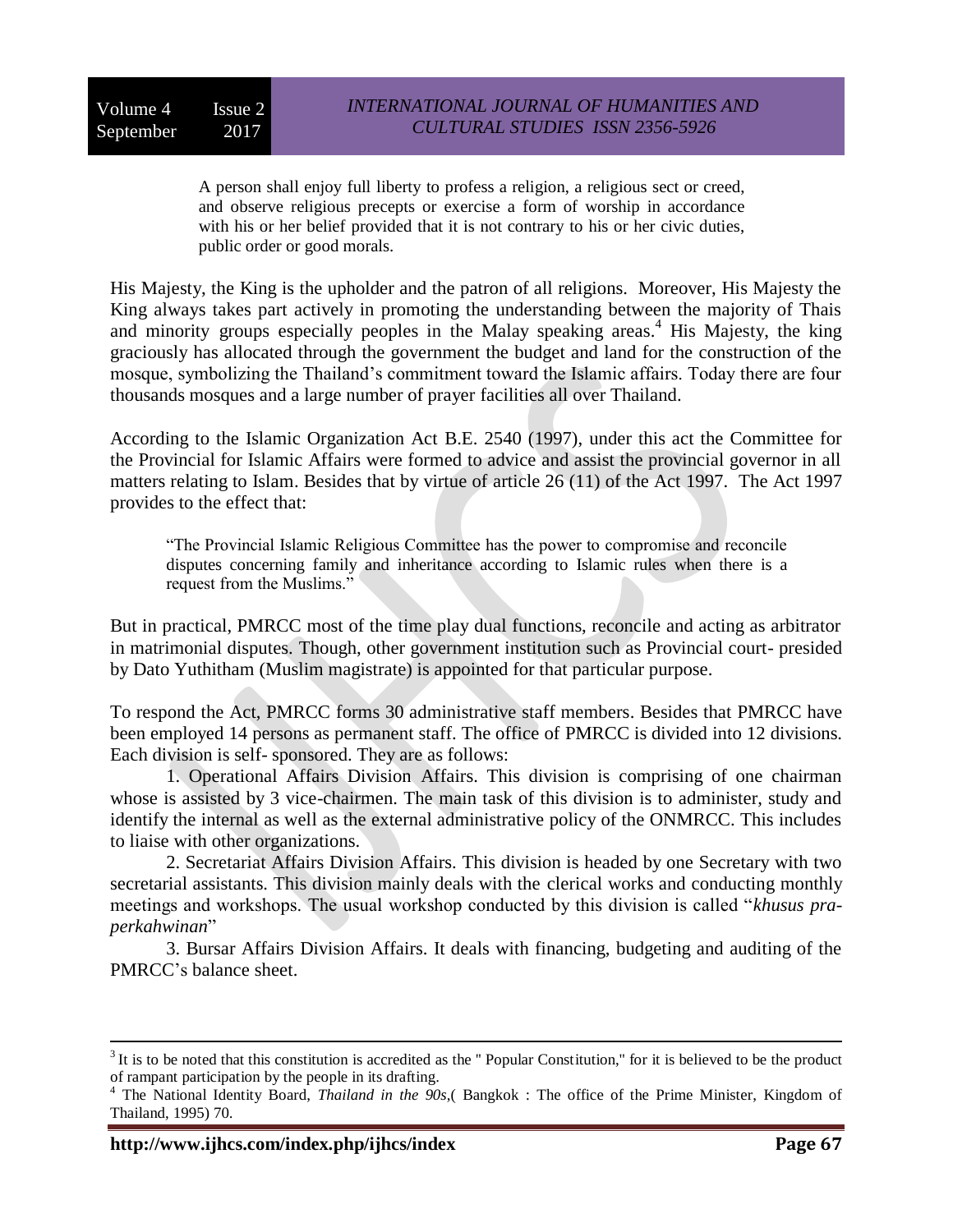4. Economic Division Affairs. This division is comprising of one official. Its main tasks are to generate the incomes of the PMRCC by making a connection with the co-operate body in the region.

5. Educational Affairs Division Affairs. This division is consisting of several religious teachers. This division seeks to promote religious education of every mosque. The class will be conducted in Malay language under the patronage of mosque educational committee. The class will begin on the school holiday, Saturday and Sunday on the mosque veranda.

6. Reconciliation Affairs Division Affairs. This division consists of one principal division whose is assisted by two assistants. Its main task is to reconcile the marital disputes between husband and wife. This includes to act as a mediator or counsellor on wills, bequests and dowry disputes.

7. Social welfare Affairs Division Affairs. This division is headed by one principal division with two assistants. The office is responsible to provide temporary relief and aid to those who are suffered from natural disastrous such as drought, and flood . The office also will provide financial assistant to the newly-converted Muslims. Distributing donation for the construction on the mosques, kindred garden schools and giving assist to the students who intended further their high education are held by this division.

8. Marriage, divorce and Islamic Division Affairs Affairs. This division is responsible to issue the marriage and divorce certificate, letter certification, issueing religious rulings on certain issues relating marriage, divorce and inheritance. This division is headed by several learned scholars or *tok gurus* in the province.

9. Hajj and Umrah Division Affairs Affairs. Consisting of one principal division with one assistant. This division is responsible to coordinate with the companies and the pilgrimage leaders. This includes to conduct a seminar and workshop to those who intended to go for hajj and umrah.

10. Mosque Administrative Division Affairs Affairs. This division consists of one principal head with one assistant whose main job is to survey and register the mosques and its committees in the area. This includes to conduct a seminar annually for imam, khatib, bilal and mosque's committee

11. Zakat Affairs Division Affairs. Consists of one principal head with one assistant whose main job is to educate the Muslims in the region to understand about alms giving (Zakat) and its requirements.

12. Halal Affairs Division Affairs, this division is headed by a principle and academic assistant. The main task is to issue halal certificate and monitoring product displayed in the market place.

13 Information Affairs Division Affairs. The division is consisting of one principal head with one assistantship whose main jobs are to promote the council's activities by producing pamphlets, broachers, booklets to be distributed the Muslims in the region.

Looking at the functions of PMRCC as discussed above, it is evident that the PMRCC is playing a major role in preserving the Islamic teachings.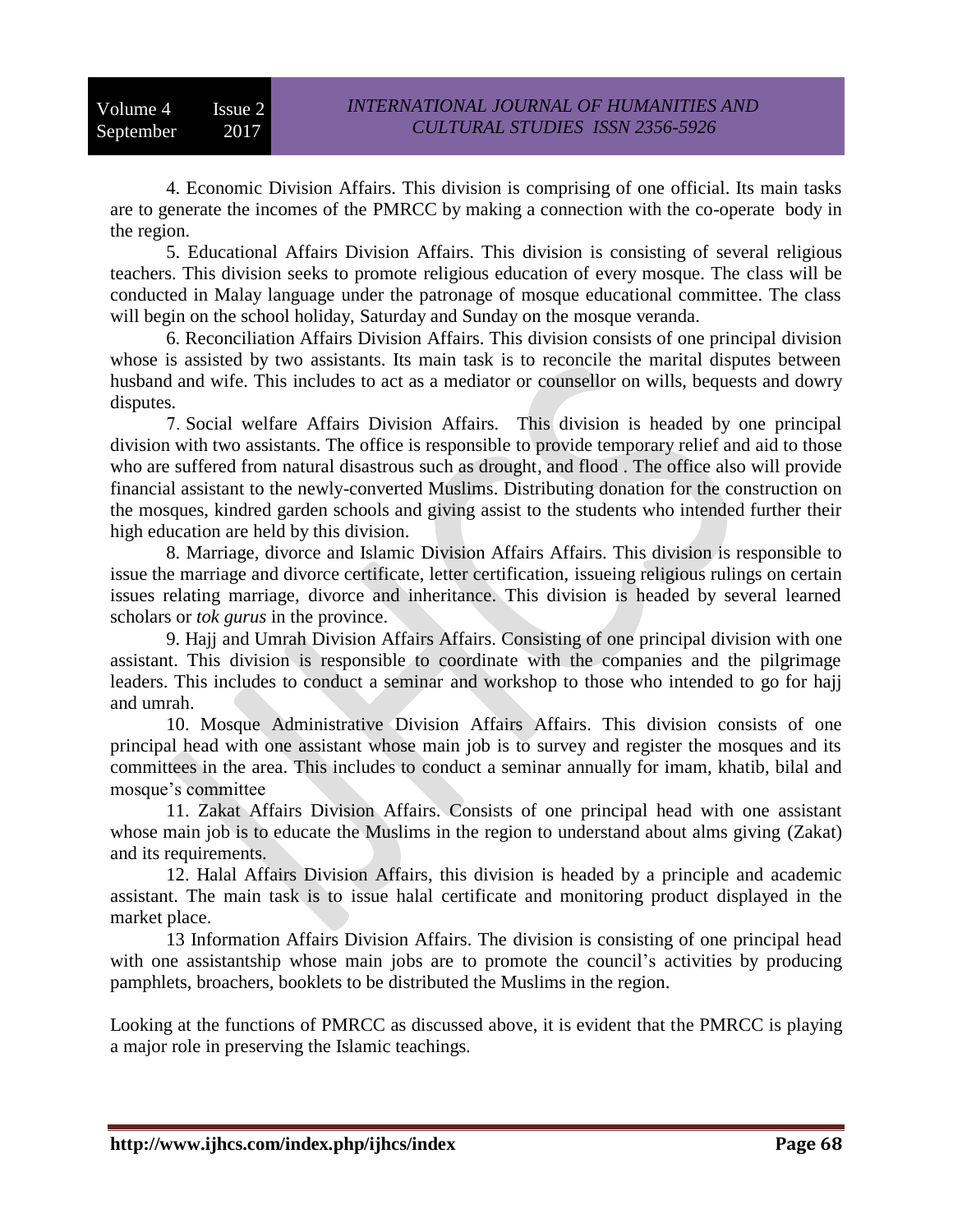# **Judicial Function**

Besides the above mentioned functions, the PMRCC also acting as arbitration and reconciliation body whose major tasks are to conduct reconciliation. Below is the reconciliation process and types of cases decided by PMRCC

# **1. Conducting Reconciliation process and practicing order at the Patani Muslim Religious Committee Council(PMRCC)**

By the virtue of the Islamic Organization Act B.E. 2540 (1997), the committee of the Muslim Religious Council is responsible to compromise and settle Muslims' marriage, divorce and inheritance disputes. However, before settling those problems, negotiation and reconciliation is conducted by the beginning with the presence of the parties in *sulh* or conciliation meeting until the end of negotiation. This principle has been stressed in the Holy Qur'an. Allah Almighty says:And if you a breach between the two(husband and wife), then appoint an arbiter from his (husband's) people and arbiter from her (wife's) people. If they desire agreement, Allah will affect harmony between them (An-Nisa: 35): If two parties among the believers fall into a quarrel. Make ye peace between them (al-Hujrat: 9)

In the light of the above Quranic verses, Allah has laid down procedures that should be followed when disagreement arises between husband and wife. The appointment of *hakam* or arbitrator from both parties is necessary. Secondly, an amicable settlement is permissible in all matters among Muslims except the amicable settlement which makes the unlawful as lawful and that which makes the lawful as unlawful. And thirdly, the reconciliation by way of arbitration should be made before any legal action takes place. Legally speaking, a reconciliation is a contract for amicable settlement when there are conflicts.

# **2. The PMRCC's Manual Order**

Regarding the roles and the functions of the PMRCC in reconciliation is obvious. The reconciliation working procedures which have being practicing in the PMRCC are stated in PMRCC's manual order. It can be summarized as follows:

- 1. The applicant must bring the letter of marriage and letter of intention for entering a conciliation from *imam*
- 2. The Committee will consider whether the conflict is existing or not, if the conflict is present the committee will suggest the applicant to enter for the reconciliation by filling a complaint form<sup>5</sup> at the PMRCC.
- 3. The conciliatory committee will open the remark by *ta'ruf*
- 4. The Committee will then explain the reconciliation process at the PMRCC according to both in Islamic law and Thai civil law
- 5. The committee will ask the applicant whether the applicants want to enter for the reconciliation process

 $\overline{a}$ <sup>5</sup> See letter of Complaint for Reconciliation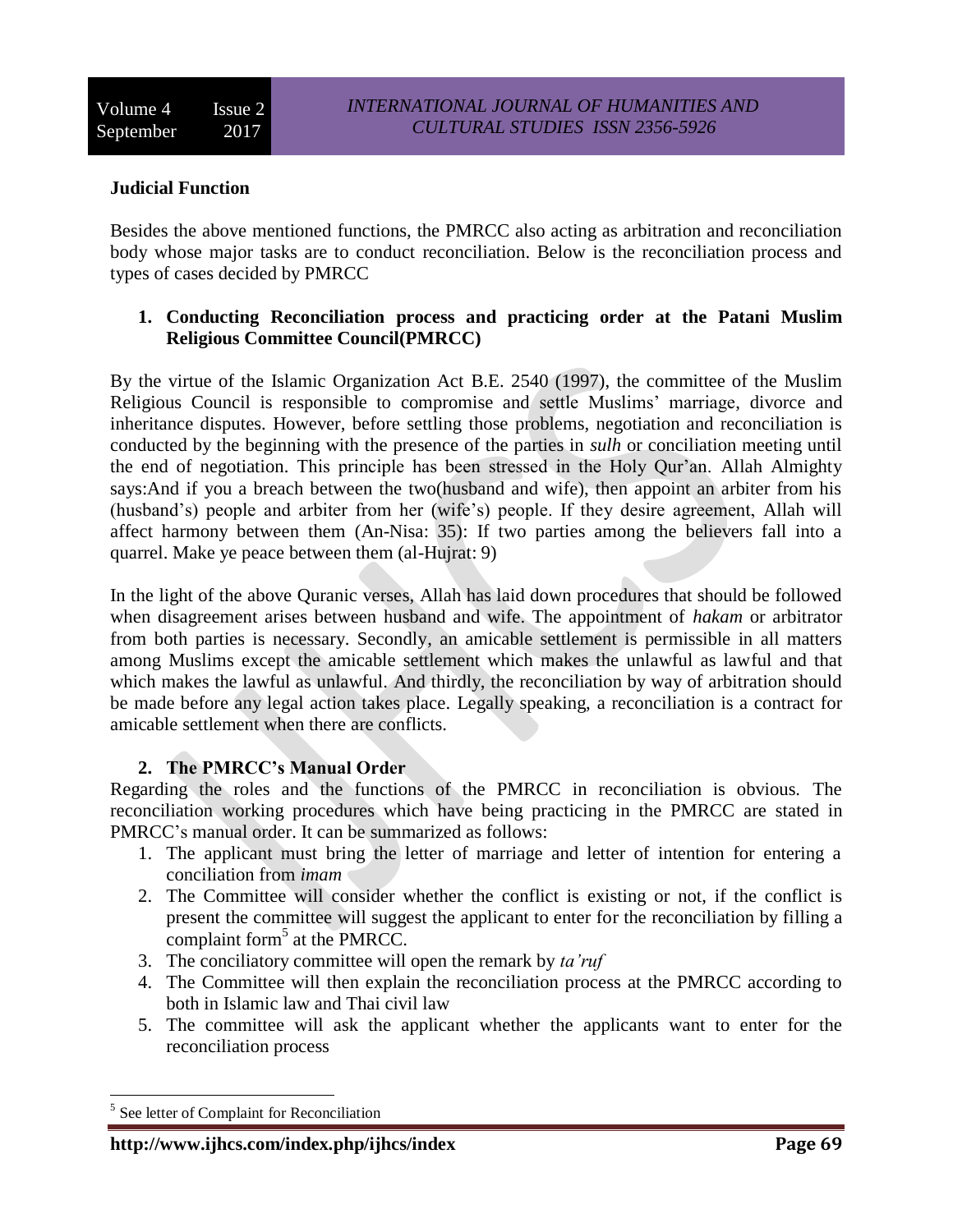- 6. If the applicants agree to enter for conciliation the committee will first consider the complaints of the aggravated party. If the conciliation is successful the committee shall issue a conciliation letter<sup>6</sup>
- 7. The conciliatory committee will be assisted by the PMRCC's Qadi Sharie as a head of the conciliatory committee.
- 8. If the party disagree with the conciliation committee, the committee will then send the report to the provincial court subject to the approval of the president of the PMRCC and the decision shall made based on the report prepared by the conciliatory committee

It might be noticed that from the practice order of the PMRCC. There are several points to be highlighted. The conciliation is an optional. The PMRCC's committee will be acting as an appointed mediator. However, the counseling given by the PMRCC's committee is not binding upon the other parties. The conciliatory committees were appointed to execute the duties as conciliators in accordance with the conciliation procedures consisting of 5 persons. They all were under the supervision of Qadi Shar'ie. This process is not an adversarial but it is rather a cooperative and consensus-oriented process. On these particular issues, the committee will advise the parties on their legal right or on how they should resolve the issues between them when they want to file a legal suit at the provincial court.

Several problems were accounted; among others were limitation of time, counselors, and atmosphere. In promoting reconciliation, the PMRCC requires an active role of the provincial court by asking the applicants to have recourse to the assistance and advice from the PMRCC from the purpose of effecting reconciliation.

Comparatively speaking, the reconciliation working procedures can be compared with the Practice Suggestions Concerning Conciliation for Settlement in the Thai Civil court. Those Practice suggestions were issued by the President of the Supreme Court on 7 March B.E.2539 (1996) by the virtue of section 1 of the Statute of the Court of Justice. It provides that

"whereby the President of the Supreme Court is empowered, in the capacity as a head of the Judiciary to lay down directions for the judges in conducting reconciliation in cases where the prising judges is of the opinion that there is a reasonable chance of amicable settlement between the parties, the court shall initiate the conciliation proceedings".

From the above-quoted provision issued by the President of the Supreme Court, the followings steps have been practicing at the Provincial courts to ensure that the conciliation proceedings are running smoothly.

- 1. The court may designate a special room for conciliation process. The atmosphere shall be informal and the judge and lawyers will not be wearing their gowns.
- 2. The court, with the approval of the parties may appoint a neutral or expert arbitrator to rule on the matter given
- 3. The award rendered by the arbitrator, if approved by the court, shall be incorporated in the final judgment
- 4. Where a speedy settlement is achieved, the court may consider returning the court fees to the parties.<sup>7</sup>

 $\overline{a}$ 

<sup>&</sup>lt;sup>6</sup> See letter of Reconciliation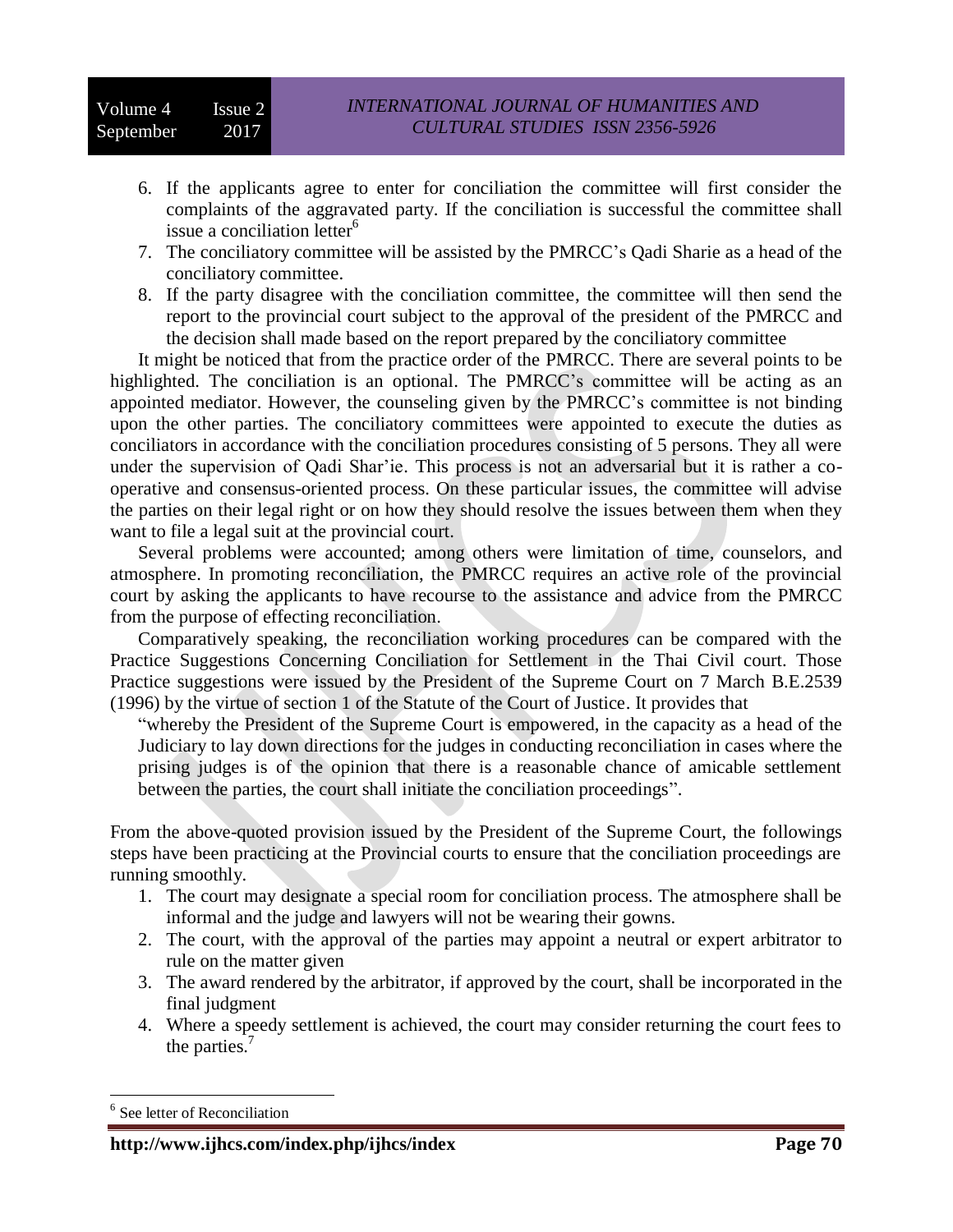Volume 4 Issue 2 September 2017

From the discussion above it shows that the reconciliation at the Thai civil court and at the PMRCC are optional, the presence of the judges, lawyers and *Qadhi syarie* are necessary for the purpose of reconciliation. The expert and neutral arbitrator are of requisite one.

# **3. Types of cases filed at PMRCC**

The applications and claims for reconciliation can be made at the PMRCC's office in accordance with the act on the application of Islamic Family law and law of inheritance, 1941 and the Royal Act Concerning the Administration of Islamic Organization, 1997 and Islamic family law which is being applicable from time to time including matters relating to reconciliation in the matter of matrimonial problems, claiming for breach of promise to marry or betrothal, ancillary claims for divorce such as *'iddah* maintenance, arrears of maintenance, jointly acquired property and other reasonable claims, claiming for custody of children, claiming for maintenance of children, claiming for division property, and any other related issues concerning Islamic law and Islamic family law.

Looking at the types of application, it can be said that the PMRCC plays a major role in the implementation of Islamic Family and Islamic law of inheritance in the Thailand's Malay speaking areas though, the PMRCC's annual budget is lesser than other Muslim and government organization. Similarly, the salary for the PMRCC's staff is paid on the basis of mutual cooperation.

# **Possible Solutions to the Current Problems**

Having discussed the roles and functions of the PMRCC, it is obvious that the PMRCC is moving towards propagating and preserving the teachings of Islam under the context of Thai Constitution. Regarding the nature of the work and the workload of administrative staff at the PMCC as prescribed in this article, it shows that the financial assistant must be provided for them. Thus it is suggested that the Thai government through the Interior Ministry must consider the MRCC administrative staff for the eligibility to obtain the monthly salary from the respective authority, the monthly salary for the PMRCC administrative must be paid to them. Thus, the allocation of the national annual budget for the purpose of payment of PMCC administrative must be borne by the central government. The entitlement for such payment should be in line with the Thai public servant salary scheme.

Some of the problems that have mentioned above has already been solved by the relevant authority. For example, the creation of the Islamic legal assistant post at the PMRCC is considered as proactive steps towards solving the current problems faced by the MRCC. This position is being recruited by Shari'ah law students whose have graduated from the Prince of Songkhla University, Patani campus. This initiative is indeed very beneficial not only for the

1

 $7$  Vichai Ariyanuntaka, Jurisdiction and recognition and enforcement of foreign judgment and arbitration awards: A Thai perspective, Paper presented at the 8<sup>th</sup> Singapore Conference on International Business Law, Current Legal Issues in International Commercial Litigation' 30 October-1 November 1996 at Shangi-La Singapore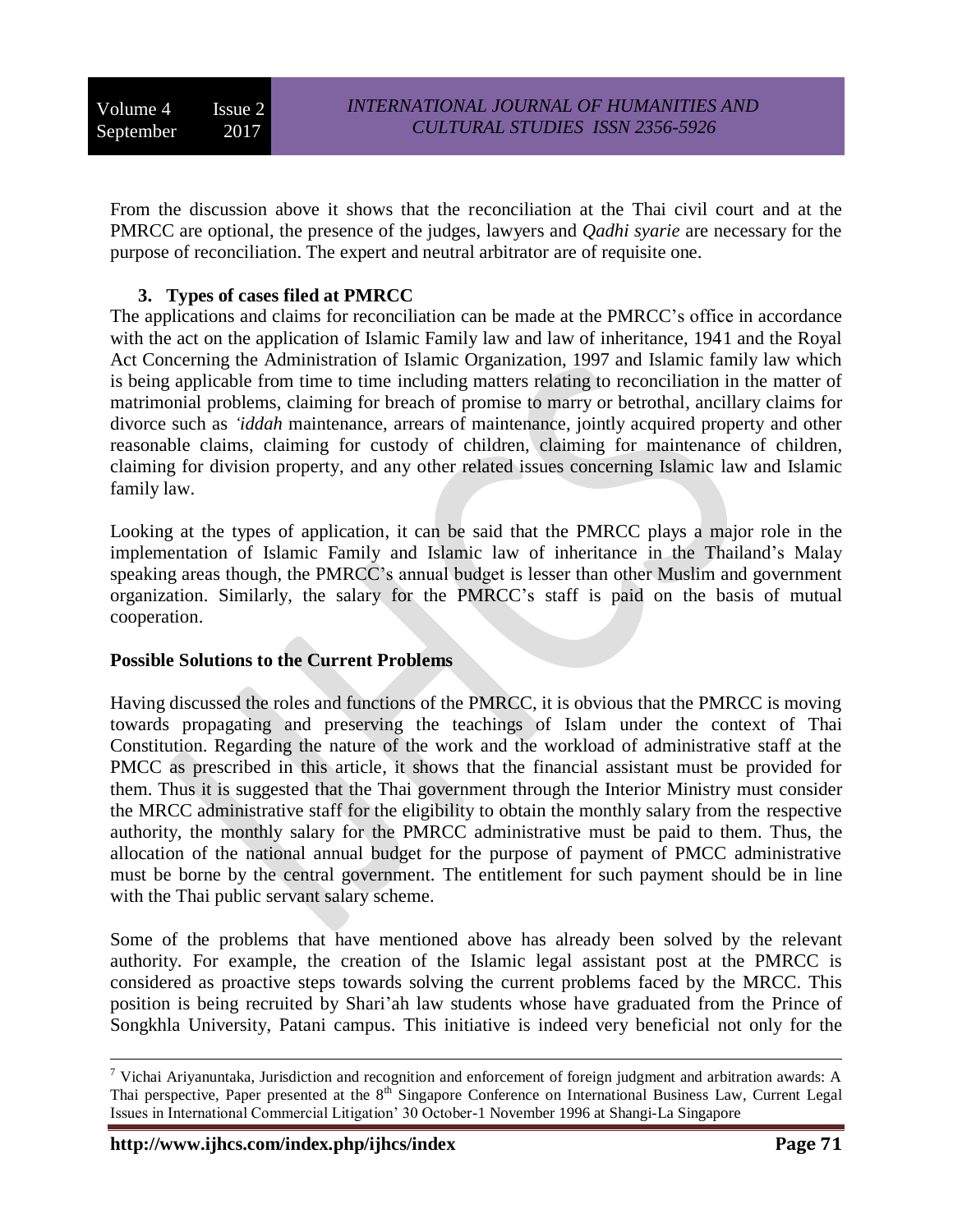## *INTERNATIONAL JOURNAL OF HUMANITIES AND CULTURAL STUDIES ISSN 2356-5926*

council but for the Thai authority as well. Taking part in administration of the Muslim affairs in the Malay speaking areas is indeed beneficial so that it may lessen the administrative burden of the PMRCC and narrow down the gap between the Muslims and the Thai authorities. It is hoped that this initiative would be the first step towards the creation of other new posts in the future for example, Thai civil legal assistant and Islamic counselors.

### **Conclusion**

Being a government institution, the PMRCC is obliged to follow the rules and regulations which are provided by the Thai law. The propagation and preserving the Islamic teaching which carried by the PMRCC is in accordance provisions of the Thai Constitution.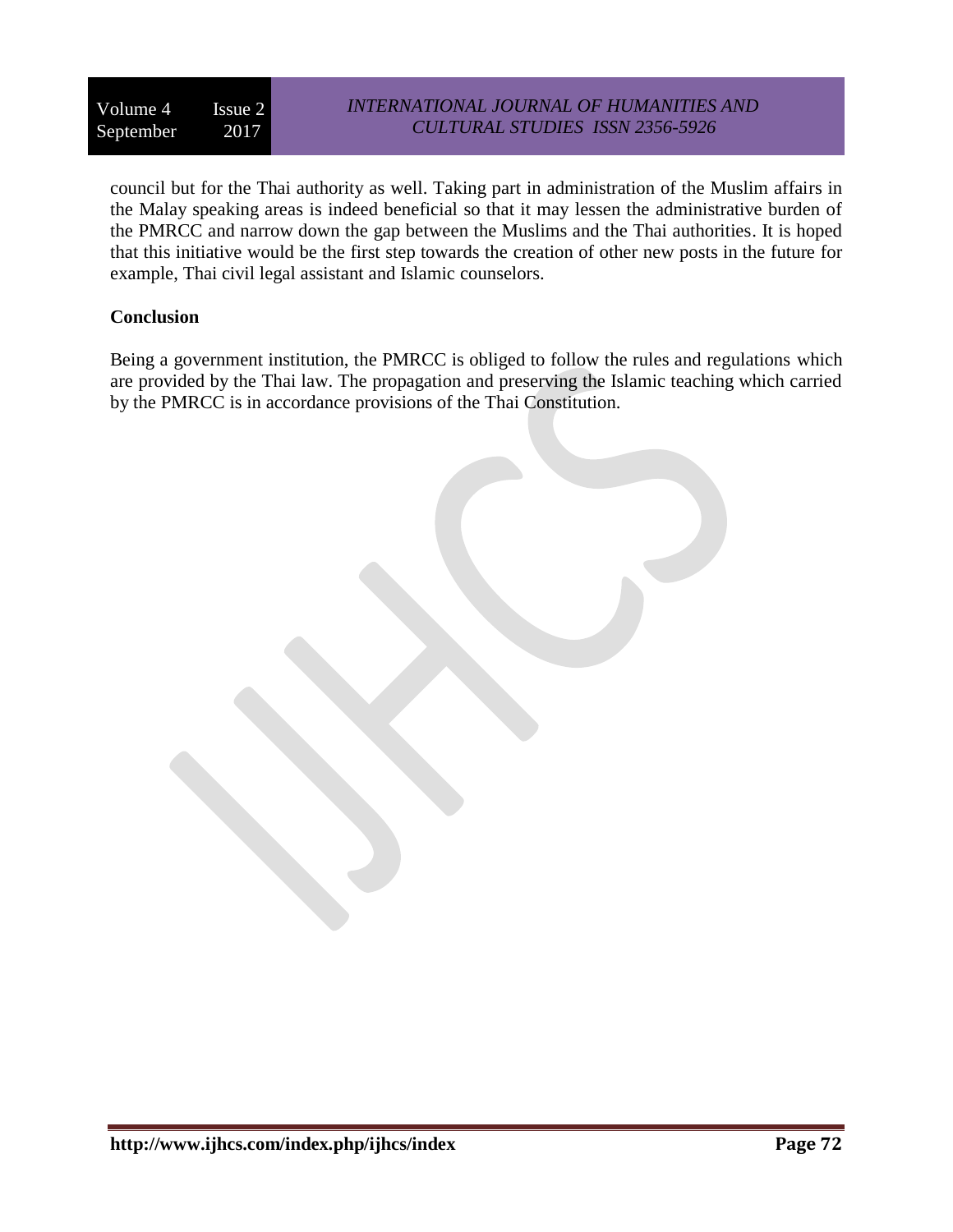### **References**

Bangoar Piyaparn 1995. Prawatsat Thai ( Thai History ) Bangkok: S. Printing House.

Bukhori Bin Raman. 1978. *Khambanyai Krabuan Wicha Kotmai Islam ( Islamic Law )* third edn., Bangkok: Ramkhamheang University Press.

Haji Wan Ismail bin Wan Daud. 2001. *Panduan Pendaftar Nikah-Cerai (A Concise Handbook on Marriage and Divorce registration) Yala Muslim Religious Council:* Yala

M.B. Hooker.1984. *Islamic Law in South East Asia*, New York: Oxford University Press.

Prayunsak Jalaijanateja.1998. *Muslim in Thailand,* Bangkok: The Foundation of Islamic Centre of Thailand.

Uthai Hirayanto. n.d., *Paendin Thai: Changwat Chai Daen Paktai ( Thailand : Southern Border Provinces )* . n.pp., Bangkok: Local Administration Department of Interior.

### **Journal**

Publerng Kongchana. Chen : The last Chularajmontri of the Ayuthaya Period, Dhonburi Rajaphat University Journal , vol:2 , no 1 Apr-September 2007 Imtiyaz Yusuf, Islam and Democracy in Thailand: Reforming the office of Chularajmontri/Shaikh al-Islam, Journal of Islamic Studies 9:2(1998) pp.277-298

Joseph Chiyong Liow, Religious Education and Reformist Islam in Thailand's Southern Border Provinces : The Role of Hj Sulong Abdul Kadir and Ismail Lutfi, Journal of Islamic studies, 2010 , vol 21(1), pp29-58

### **Working papers**

Ahmad Chapakia. ''Peranan Ulama´ Fatani Dalam Politik : Kajian Kes Tuan Haji Sulong Abdul Qadir'', paper presented in the *Seminar Nadwah 'Ulama´ Nusantara I*, Prince of Songkhla University, Patani Campus ,Thailand, 19-20 May 2001.

Dato' Aziz Benhawan. ''Qadi Di Selatan Thai'', The Education and Training of Shari'ah Judges and Lawyers, Paper presented at the 5<sup>th</sup> SEAS Conference, Singapore, 26-28 February, 1988.

Sulaiman Dorloh 2010." Alternative Dispute Resolution(Sulh) and Arbitration Provisions in Family Cases: A Case Study of the Implementation of Mediation in the Muslim Religious Committee Councils in the Malay-Muslim Majority Area of Thailand", Paper presented at Sultan Zainal Abidin University(UniSZA), Faculty of Law and International relations, KUZA Campus, Gong Badak 21300 Kuala Terengganu